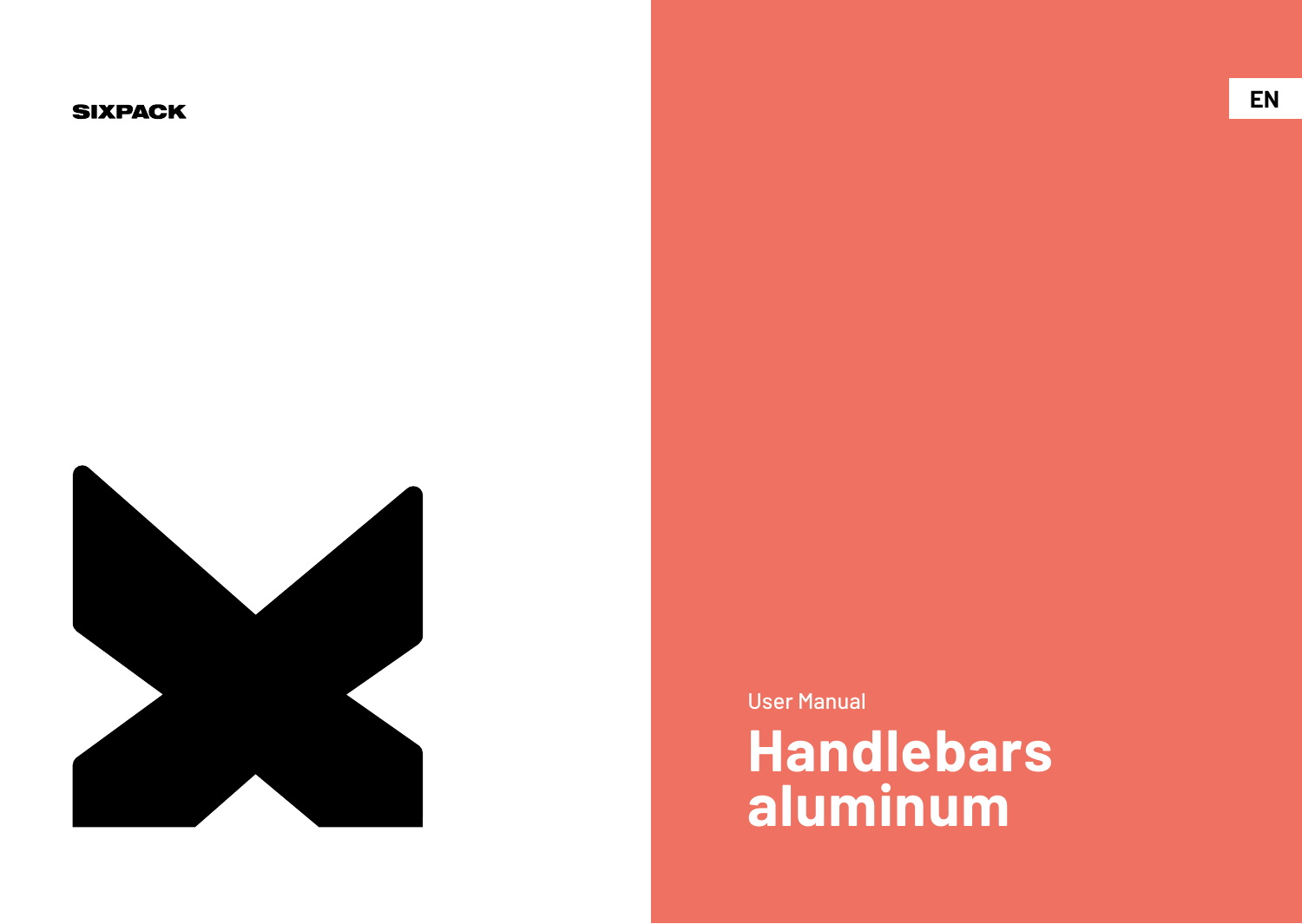# **Content**

X

| Intended use                         | 6  |
|--------------------------------------|----|
| <b>Compatibility</b>                 | 6  |
| <b>Guarantee / Crash Replacement</b> |    |
| Mounting the handlebar               | 8  |
| After a crash                        | 10 |
| <b>Care and maintenance</b>          | 11 |
|                                      |    |
|                                      |    |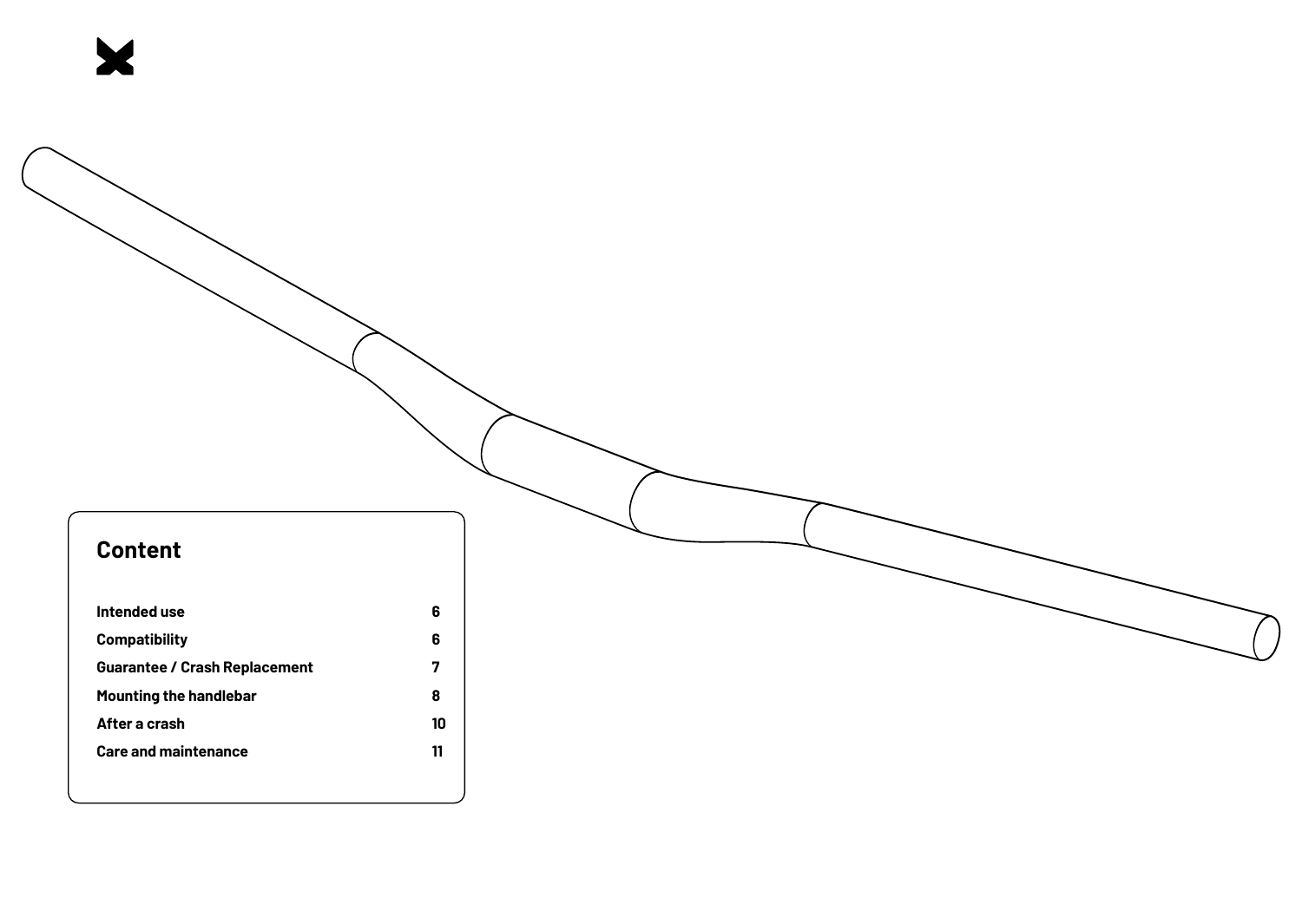## **Intended use**

Sixpack components are designed for the following categories according to ASTM F2043:

- VERTIC and MENACE: **Category 4**
- MILLENIUM and KAMIKAZE: **Category 5**

#### **Category 4: Use in rough terrain and jumps up to 122 cm**

Category 4 includes the use of bikes and their components under the conditions of categories 1, 2 and 3 as well as in very rough and partially blocked terrain with steeper sections and higher speeds. Regular, moderate jumps pose no problem for experienced riders when using these bikes. Extended and regular use in bike parks and when tackling "North Shore" sections should be avoided. Due to increased stresses, these bikes should be checked for damage after every ride. Full suspension bikes with mid-level travel are typical in this category.

#### **Category 5: Extreme use (downhill, freeride, dirt)**

Category 5 includes the use of bikes and their components under the conditions of categories 1, 2, 3 and 4 as well as in demanding, heavily blocked and extremely steep terrain, which can only be mastered by technically experienced and very well trained riders. In this category, big jumps are to be expected as well as intensive use in bike parks or on downhil tracks. With these bikes it is essential to ensure that after each ride an intensive check for possible damage is carried out. Pre-damages can lead to failure even if further stresses are significantly lower. A regular replacement of safety-relevant components should also be considered. Wearing appropriate protective gear is absolutely essential. Long travel full-suspension bikes but also dirt bikes characterize this category.

We recommend replacing the handlebars annually in regular racing use.

The maximum system weight (rider + bike + equipment + luggage) for the use of Sixpack Carbon handlebars is 120 kg.

# **Compatibility**

Sixpack handlebars may only be used with stems with matching clamp diameter or with adapter sleeves approved by Sixpack.

Bar ends must not be mounted on the handlebar.

# **Guarantee / Crash Replacement**

The statutory warranty applies to all components. If damage occurs outside the warranty, contact us and we try to find an individual solution.



**Assembly video**

Scan the code and watch the video.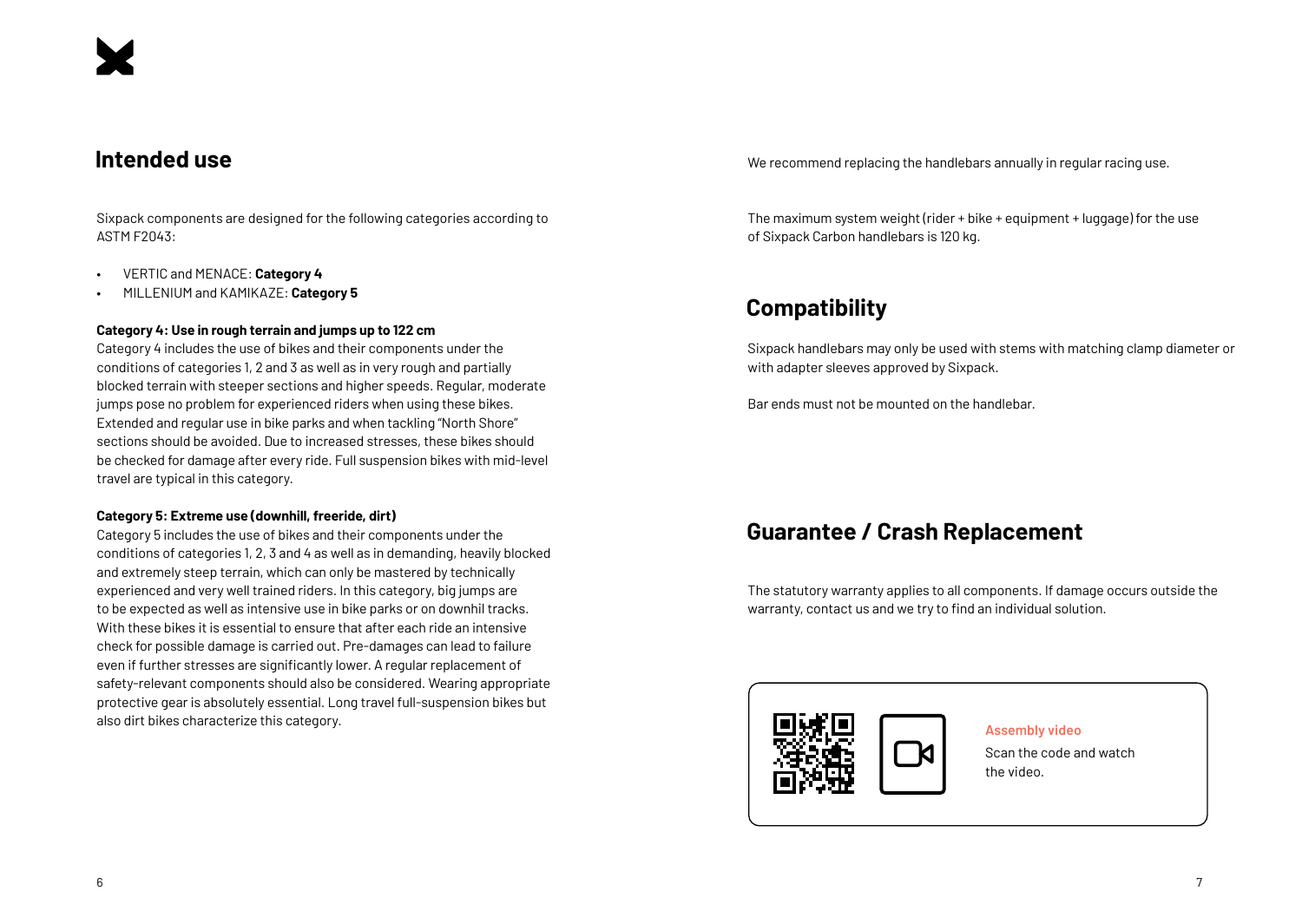

# **Mounting the handlebar**

# **DANGER**

# **Danger of accident due to incorrectly mounted handlebars!**

- The maximum tightening torques must not be exceeded.
- Make sure that the stem has no sharp edges that can damage the handlebar.
- The torque values specified by the manufacturers of the controls on the handlebars (brake levers, shift levers, levers for dropper post, etc.) are often too high. Tighten the screws only so that the controls can still be turned by hand.

**A**

**A**

**max. 3 Nm**

**max. 6 Nm**

**B**

**B**

• Do not use grease or other lubricants to mount the handlebar.

Refer to the stem manufacturer's instructions and check them for specific provisions.

**1**

**2**

**3**

**4**

**6**

**7**

**A**

- Clean and degrease the clamping surface of the handlebar and stem.
- Completely unscrew the clamping screws of the handlebar clamp and remove the clamps.
- Attach the stem / clamps according to the manufacturer's instructions so that the handlebars can still be moved.
- **5** Center the handlebars and adjust the tilt of the handlebars.
	- Tighten the clamping screws according to the manufacturer's specifications until the desired torque is reached.
	- $\rightarrow$  The maximum tightening torque of the clamping area B of 6 Nm must not be exceeded!
	- Attach all other components such as brake levers, shifters, grips, etc.
		- $\rightarrow$  Tighten all fasteners only to the point where they can still be twisted by hand, even if the respective manufacturers specify higher torques.
		- $\rightarrow$  The maximum tightening torque of clamping area A of 3 Nm must not be exceeded!
- **8** Check that the handlebars and all mounted components are securely fastened. If you have any doubts or questions, it is essential to seek the help of a trained bicycle mechanic!

**A**